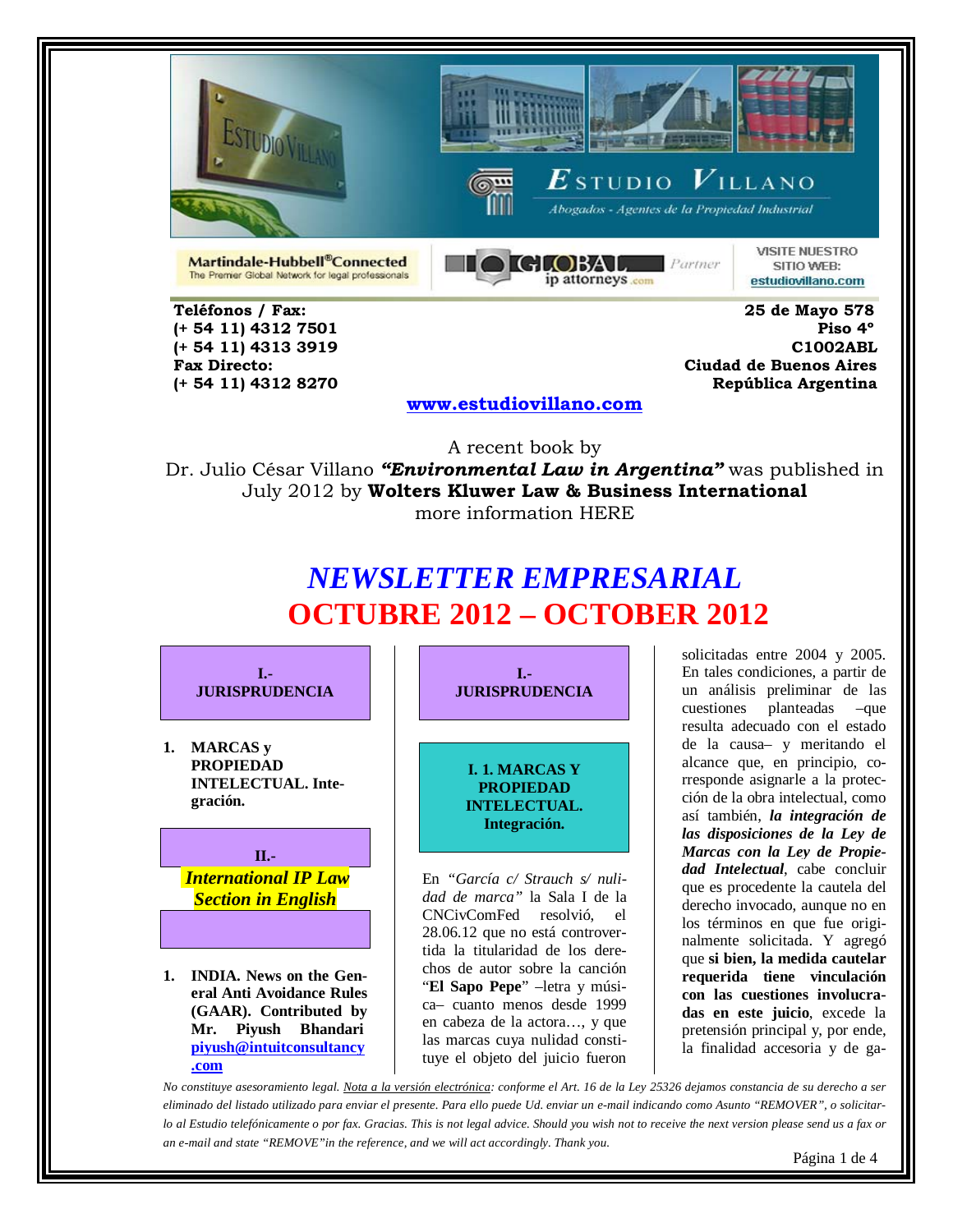





Abogados - Agentes de la Propiedad Industrial

Martindale-Hubbell®Connected The Premier Global Network for legal professionals



**VISITE NUESTRO** SITIO WEB: estudiovillano.com

 **Teléfonos / Fax: 25 de Mayo 578** 

 **(+ 54 11) 4312 7501 Piso 4º (+ 54 11) 4313 3919 C1002ABL Fax Directo: Ciudad de Buenos Aires (+ 54 11) 4312 8270 República Argentina** 

#### **[www.estudiovillano.com](http://www.estudiovillano.com/)**

A recent book by Dr. Julio César Villano *"Environmental Law in Argentina"* was published in July 2012 by **Wolters Kluwer Law & Business International** more information HERE

## *NEWSLETTER EMPRESARIAL* **OCTUBRE 2012 – OCTOBER 2012**

rantía que justifica su dictado. En efecto, en los términos en que fue solicitada, la medida comprende el ejercicio de los derechos reconocidos en el art. 2º de la ley 11723 como tales – por ejemplo, los de representación y adaptación–, por lo cual tiene un alcance que supera el objeto del juicio, pues en el expediente se demandó la nulidad –en lo que aquí interesa– de las marcas –SAPO PEPE–…, y donde los derechos de autor sólo fueron invocados a fin de fundar tal pretensión. En consecuencia, el demandado deberá abstenerse de utilizar las marcas –**SAPO PEPE**– enumeradas en el escrito inicial, prohibición que incluye la celebración de nuevos contratos de licencia durante el trámite del juicio. El Tribunal resolvió hacer lugar al recurso interpuesto y, en consecuencia, bajo responsabilidad de la accionante y **previa caución real que deberá prestar ante el juez de primera instancia por la suma de cuarenta mil pesos (\$ 40.000)**, ordenó al demandado **abstenerse de utilizar las marcas –SAPO PEPE– enumeradas en el escrito inicial, prohibición que incluye la celebración de nuevos contratos de licencia**, durante el trámite del juicio. Fuente: [www.eldial.com.ar](http://www.eldial.com.ar/)

**II.-** *International IP Law Section in English*  **II. 1. INDIA. News on the General Anti Avoidance Rules (GAAR).**  *Contributed by*

**Mr. Piyush Bhandari**

We would like to share with you that, the expert committee head-

*No constituye asesoramiento legal. Nota a la versión electrónica: conforme el Art. 16 de la Ley 25326 dejamos constancia de su derecho a ser eliminado del listado utilizado para enviar el presente. Para ello puede Ud. enviar un e-mail indicando como Asunto "REMOVER", o solicitarlo al Estudio telefónicamente o por fax. Gracias. This is not legal advice. Should you wish not to receive the next version please send us a fax or an e-mail and state "REMOVE"in the reference, and we will act accordingly. Thank you.*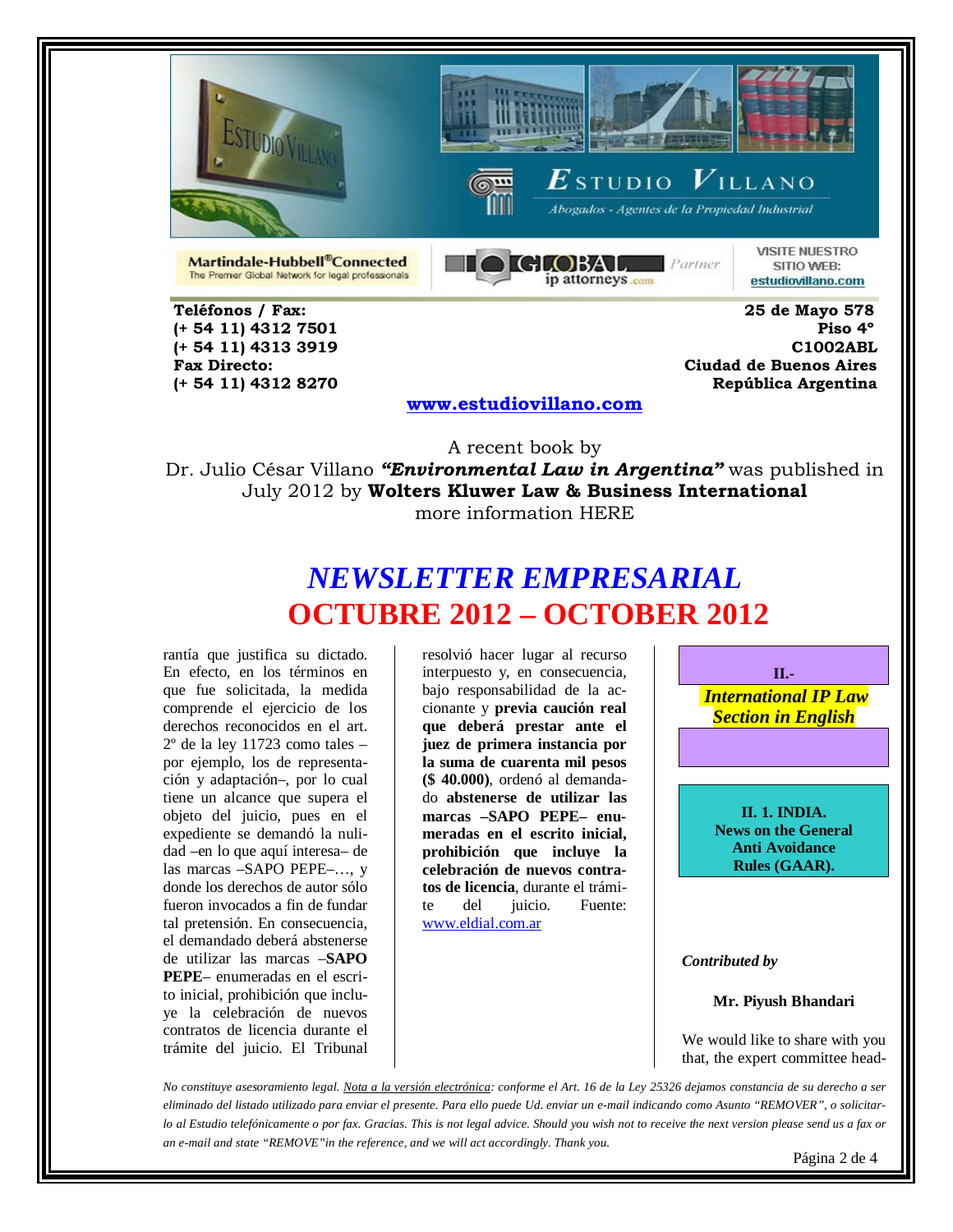





 $\boldsymbol{E}$ studio  $\boldsymbol{V}$ illano Abogados - Agentes de la Propiedad Industrial

Martindale-Hubbell®Connected The Premier Global Network for legal professionals



**VISITE NUESTRO** SITIO WEB: estudiovillano.com

 **Teléfonos / Fax: 25 de Mayo 578 (+ 54 11) 4312 7501 (+ 54 11) 4312 8270 República Argentina** 

 **(+ 54 11) 4313 3919 C1002ABL Fax Directo: Ciudad de Buenos Aires**

### **[www.estudiovillano.com](http://www.estudiovillano.com/)**

A recent book by Dr. Julio César Villano *"Environmental Law in Argentina"* was published in July 2012 by **Wolters Kluwer Law & Business International** more information HERE

# *NEWSLETTER EMPRESARIAL* **OCTUBRE 2012 – OCTOBER 2012**

ed by Mr Parthasarathi Shome on General Anti Avoidance Rules (GAAR) in India, as constituted by the Indian Prime Minister, has submitted its draft report. Comments have been requested by [15 September](x-apple-data-detectors://0/)  [2012,](x-apple-data-detectors://0/) following which a final report will be issued [30 Sep](x-apple-data-detectors://1/)[tember 2012.](x-apple-data-detectors://1/)

Inter-alia, the key recommendations of expert committee are as under:

1) GAAR should be deferred by three years; therefore it would apply from assessment 2017-18;

2) GAAR would be applicable only if a tax benefit of INR. 30,000,000 and above has been obtained by the taxpayer;

3) Where Circular No. 789 of 2000 (Tax Residency Certificate) with respect to Mauritius is applicable, GAAR provisions shall not apply to examine the genuineness of the residency of an entity set up in Mauritius.

4) GAAR should not be applicable if FII offers to be taxed under domestic laws;

5) GAAR should not be applicable if non-resident invests in listed securities through FIIs;

6) Abolition of tax on gains arising from transfer of listed securities (both capital gains and business income);

7) All investments (though not arrangements) made by a resi-

dent or non-resident and existing as on the date of commencement of the GAAR provisions should begrand fathered so that on exit (sale of such investments) on or after this date, GAAR provisions are not invoked for examination or denial of tax benefit.;

8) GAAR should not be allowed to over-ride the anti-avoidance provisions of treaties (i.e. limitation of benefit, etc.);

9) Onus should be on revenue to prove if a transaction is impermissible avoidance agreement;

10) Amendment to the Act to provide that only arrangements with sole purpose (and not one of the main purpose) of obtain-

*No constituye asesoramiento legal. Nota a la versión electrónica: conforme el Art. 16 de la Ley 25326 dejamos constancia de su derecho a ser eliminado del listado utilizado para enviar el presente. Para ello puede Ud. enviar un e-mail indicando como Asunto "REMOVER", o solicitarlo al Estudio telefónicamente o por fax. Gracias. This is not legal advice. Should you wish not to receive the next version please send us a fax or an e-mail and state "REMOVE"in the reference, and we will act accordingly. Thank you.*